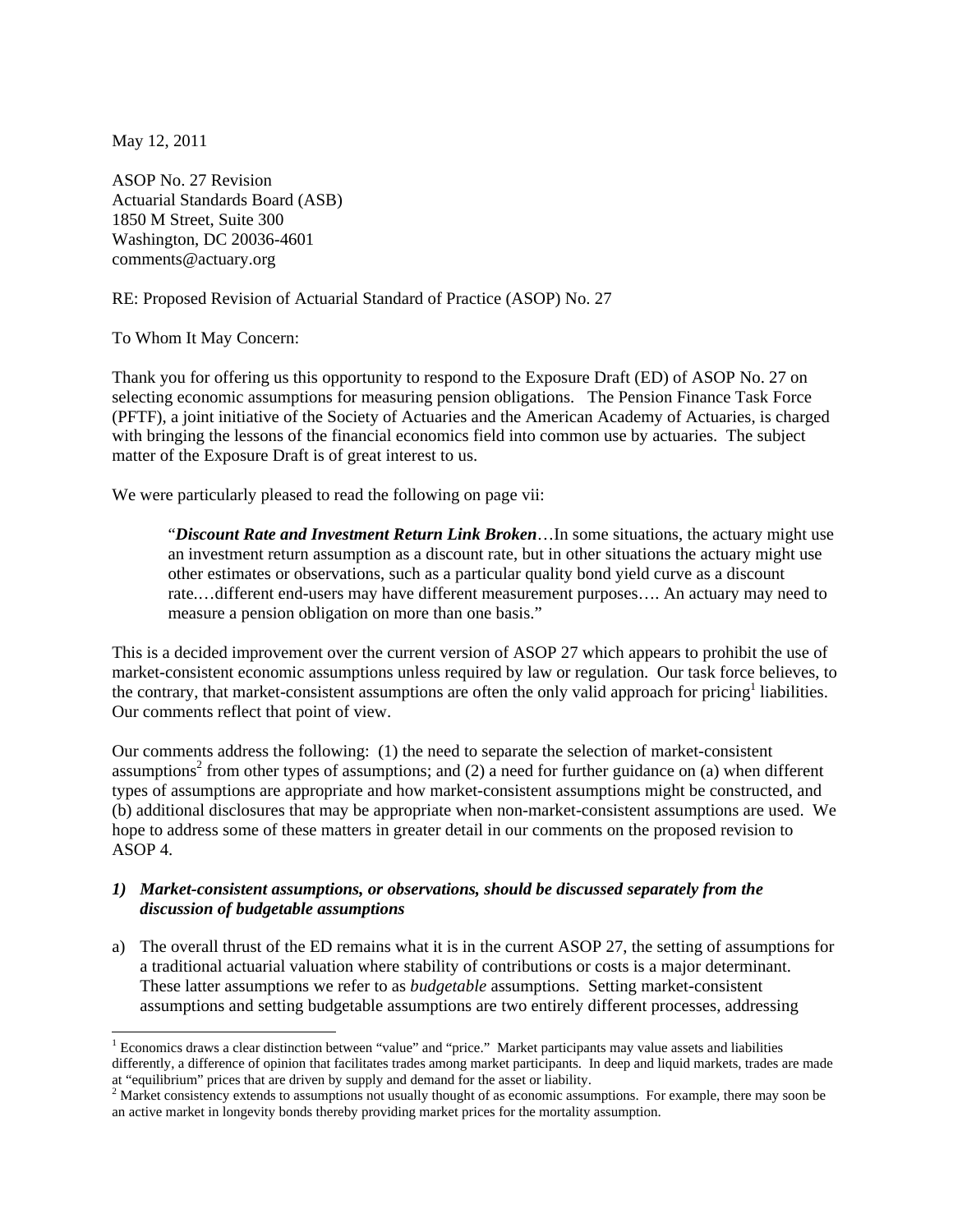different parties for different purposes.

i) *Market-consistent* assumptions are assumptions that reflect the price of market instruments (e.g., bonds) that are tradable in deep and liquid markets, and whose risk profiles are comparable to the risk profile of the liability, or some aspect of the liability, being measured (e.g., the cash flows of the pension obligation). Market-consistent assumptions are most often used to estimate the market price of a pension commitment, to assess compensation cost and to measure funding progress. Less frequently, they are used to determine contributions.

*Budgetable* assumptions is our term for what the ED refers to as "reasonable" assumptions, or assumptions that are not anticipated to produce significant cumulative gains or losses over the measurement period (Paragraph 3.1). We interpret that definition to mean that budgetable assumptions represent the actuary's best estimate of future experience. Budgetable assumptions are typically used to derive a contribution stream that reflects asset growth expectations, but they are sometimes used for purposes of financial reporting and for other purposes. These are the assumptions actuaries often incorporate into their funding strategies.

- b) An actuary who wishes to set market-consistent assumptions must address a number of issues not mentioned in the ED. For example, merely to set a market-consistent discount rate, the actuary might need to address:
	- How to set discount rates when there is no deep and liquid market in securities whose cash flows match the cash flows of the liabilities;
	- Whether perceived anomalies in the markets justify a departure from using the discount rates implicit in marketable securities;
	- How to extend a yield curve to time periods where no securities are being traded;
	- Whether swaps, Treasury bonds or some other securities are most appropriate for setting a yield curve; and
	- How to value embedded options.

It should be noted that, despite these and other considerations, the range of market-consistent assumptions chosen by actuaries has been narrow relative to the ranges we have seen for budgetable assumptions.

c) Section 3, Analysis of Issues and Recommended Practices, is the heart of the ED. Section 3.1 echoes the earlier quotation from page vii when it states "An assumption based on market observations is reasonable if it fairly reflects current financial market data." An actuary selecting market-consistent assumptions will indeed wish to see consistency among the chosen assumptions, but consistency will be in terms of market prices at the date of valuation. The remainder of Section 3, by conflating the selection of budgetable and market-consistent assumptions, confuses the issue. Section 3.7, in particular, conflates the selection of a budgeting assumption (expected return on assets) with a market-consistent discount rate.